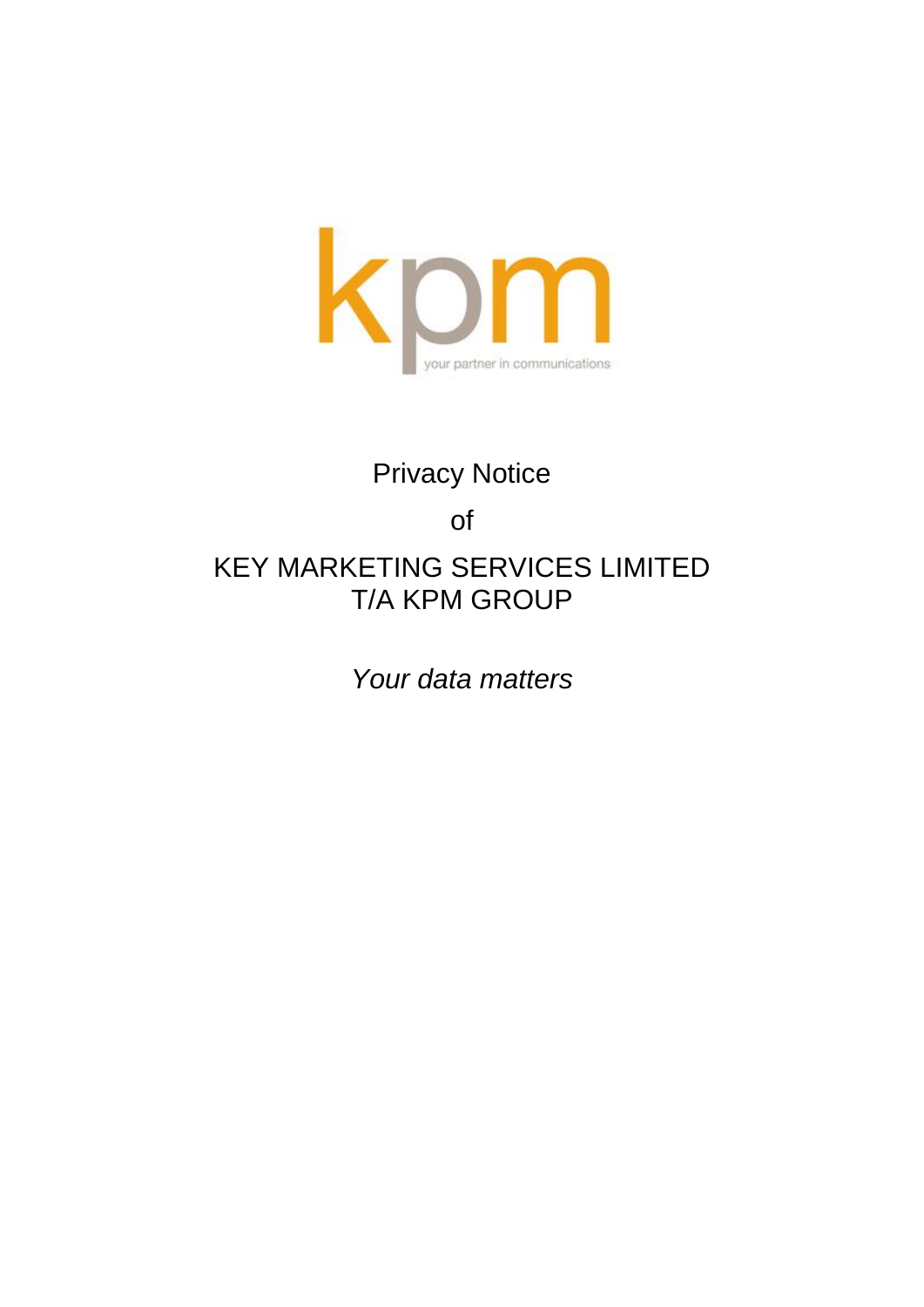## **Table of Contents**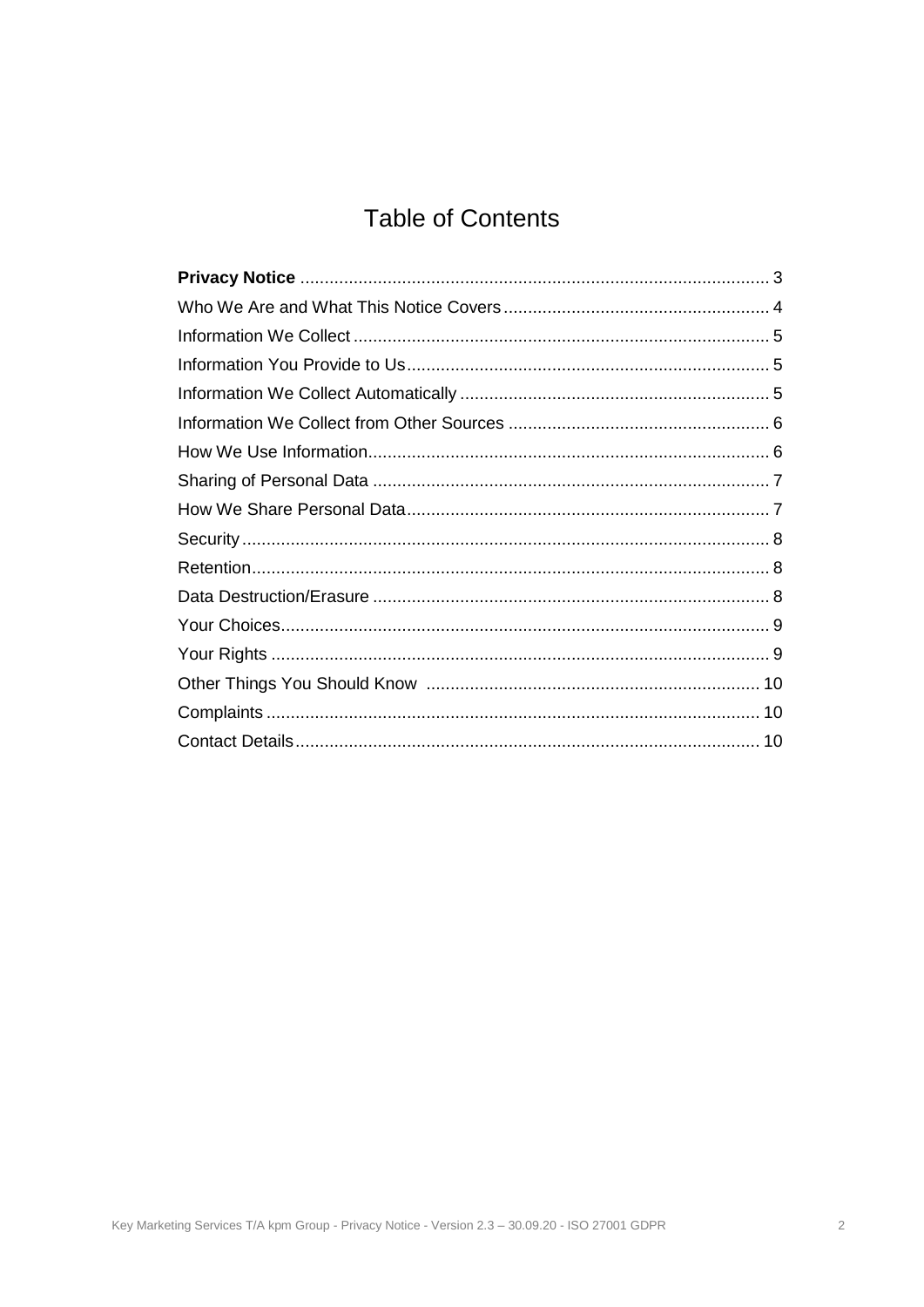## *This Privacy Notice was last reviewed on the 30/09/2020*

#### **Management Commitment**

The Management at Key Marketing Services Limited is committed to ensuring that all personal data is handled responsibly, lawfully and securely. As such, your privacy is critically important to us and the senior management team are responsible for ensuring that the fundamental principles below are applied by all staff dealing with personal data.

Below are our fundamental principles:

- We ensure that your data is processed lawfully, fairly and in a transparent manner
- We only collect your data for specified, explicit and legitimate purposes
- We only gather your data if it is adequate, relevant and limited to what is necessary
- We make sure that wherever possible, your data is accurate and properly maintained
- We only keep your data for as long as necessary
- We ensure that your data is protected and handled securely

Below is Key Marketing Services' privacy notice, which incorporates and clarifies these principles.

<span id="page-2-0"></span>"personal data" means any information relating to an identified or identifiable natural person (known as the 'data subject'); an identifiable natural person is one who can be identified, directly or indirectly, in particular by reference to an identifier such as a name, an identification number, location data, an online identifier or to one or more factors specific to the physical, physiological, genetic, mental, economic, cultural or social identity of that natural person;

**Data Subject:**The "Data Subject" is the individual that the personal data relates to and identifies

**Data Controller:** "Controller" means the natural or legal person, public authority, agency or other body which, alone or jointly with others, determines the purposes and means of the processing of personal data.

**Data Processor:** "Processor" means a natural or legal person, public authority, agency or other body which processes personal data on behalf of the controller;

**Processing:** "Processing" means any operation or set of operations which is performed on personal data or on sets of personal data, whether or not by automated means, such as collection, recording, organisation, structuring, storage, adaptation or alteration, retrieval, consultation, use, disclosure by transmission, dissemination or otherwise making available, alignment or combination, restriction, erasure or destruction

**Filing System:** "Filing System" means any structured set of personal data which are accessible according to specific criteria, whether centralised, decentralised or dispersed on a functional or geographical basis;

**Consent:** "Consent" of the Data Subject means any freely given, specific, informed and unambiguous indication of the Data Subject's wishes by which, he or she, by a statement or by a clear affirmative action, signifies agreement to the processing of personal data relating to him or her.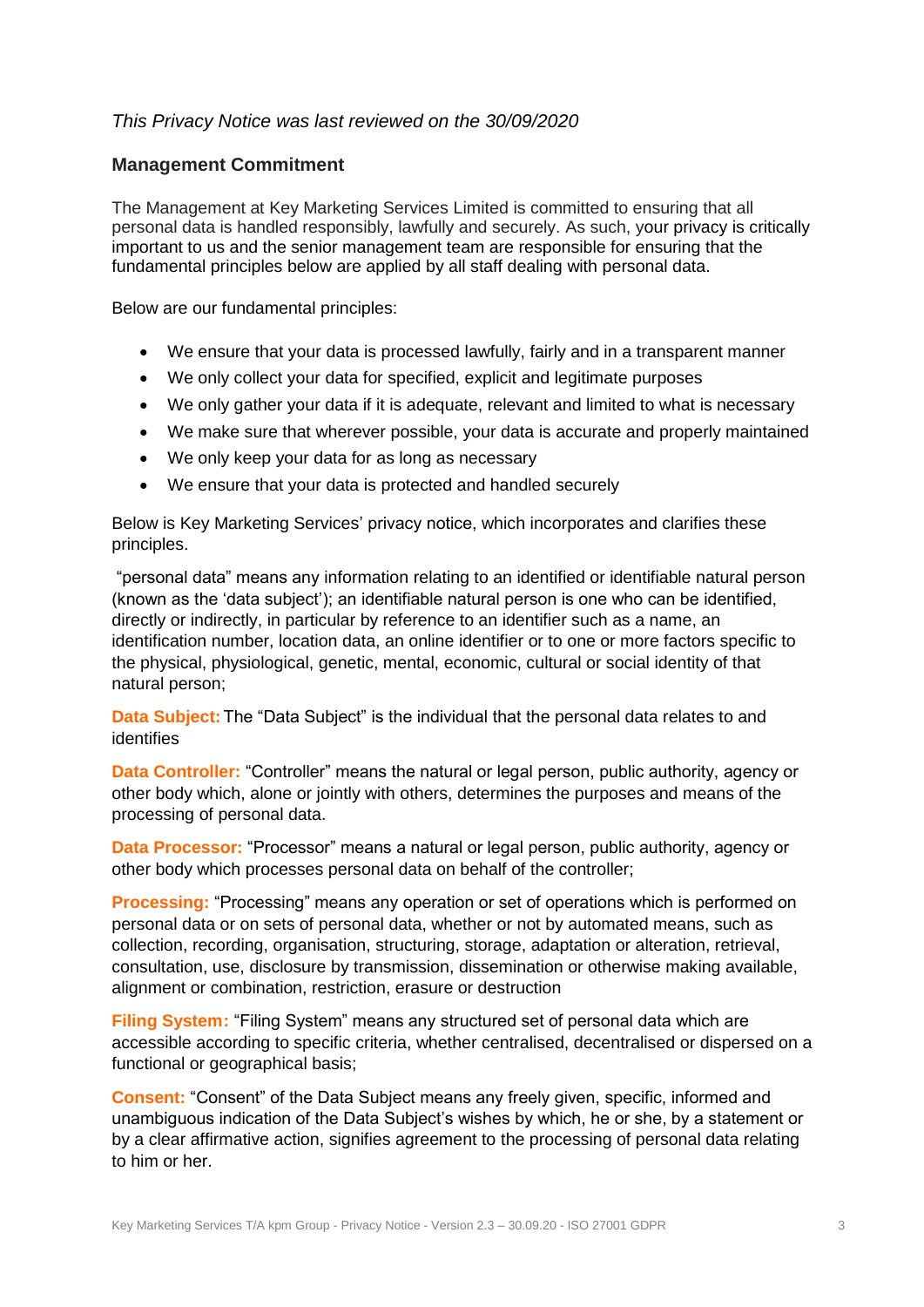Legitimate Interest: "Legitimate interest" is a designation for the use of personal data where that data is controlled and/or processed by the company or processed by a  $3<sup>rd</sup>$  party contractor of the company, except where such interests are overridden by the interests or fundamental rights and freedoms of the data subject, which require protection of Personal Data, in particular where the data subject is a child.

**Special Category:** "Special Category" data is personal data which reveals racial or ethnic origin, political opinions, religious or philosophical beliefs, or trade union membership, and the processing of genetic data, biometric data for the purpose of uniquely identifying a natural person, data concerning health, sex life or sexual orientation.

**Data Breach:** "Personal Data Breach" means a breach of security leading to the accidental or unlawful destruction, loss, alteration, unauthorised disclosure of, or access to, personal data transmitted, stored or otherwise processed

## **Who We Are and What This Notice Covers**

Key Marketing Services Limited (Registered in England 04287333) is a Direct Marketing Organisation based in Swanley, Kent.

Undertaking direct mail and fulfilment we also project manage and deliver business-critical and regulatory communications within, but not restricted to, the Corporate Finance, Investor Relations and Public-Sector Industries.

Our production service incorporates all aspects of direct mail from printing through to mailing, regulatory compliance and marketing communications.

This policy document aims to outline our approach to the obtaining, handling, retention, disposal and data protection throughout the life cycle of our interaction with your data, for us and our partners (where applicable) and your choices and rights within each of these.

This Privacy Notice applies to information that we collect about you when;

- Having personal interactions via various forms of electronic messaging, voice and video communication or face to face.
- Communication of relevant marketing information that you have either consented to or otherwise expect from us as part of an established relationship.
- Out of contractual necessity such as in the delivery or products or services or the employment of our staff
- From  $3<sup>rd</sup>$  parties with whom you have agreed for them to share your data with us.

Throughout this Privacy Notice we'll refer to our other products and services collectively as "Services."

Below we explain how we collect, use, and share information about you, along with the choices that you have with respect to that information.

Please note that this Privacy Notice does not apply to any of our products or services that have a separate Privacy Notice. These will be presented to you as appropriate should these products or services relate to you.

If you have any questions about this Privacy Notice, please contact us as described in the *Contact Section* below.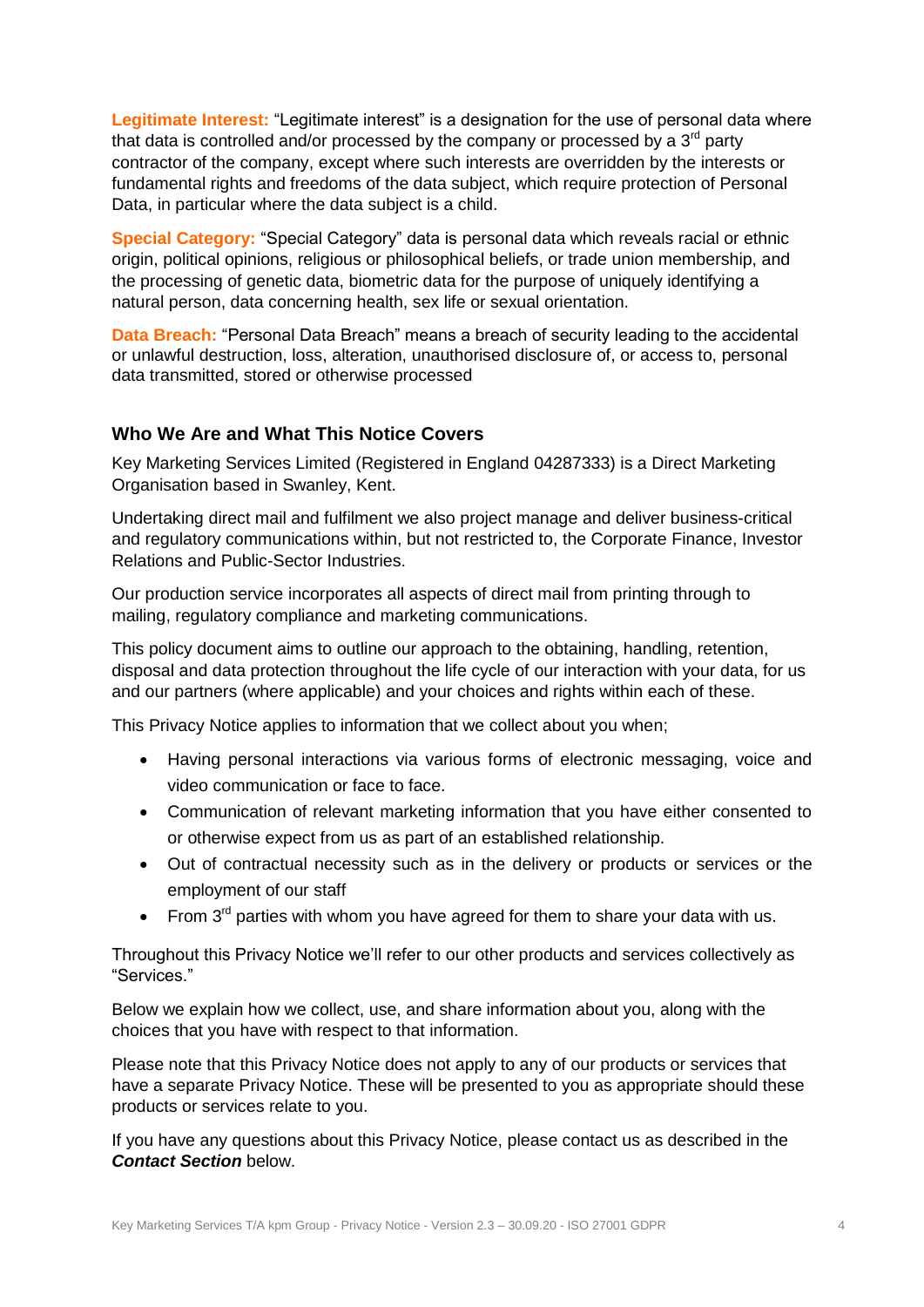## <span id="page-4-0"></span>**Information We Collect**

We only collect information about you if we have a reason to do so–for example, to provide our Services, to communicate with you, or to make our Services better.

We collect information in three ways: if and when you provide information to us, automatically through operating our services, and from outside sources.

#### **Information You Provide to Us**

It's probably no surprise that we collect information that you provide to us. The amount and type of information depends on the context and how we use the information. Here are some examples:

- <span id="page-4-1"></span> **Basic Online Account Information:** We ask for basic information from you in order to set up your account. For example, to activate an online account we require a username and email address, and that's it. You may provide us with more information, like your name, but we don't require that information to create your account.
- **Business Account Information:** If you have a business account with us we will require certain information in order to fulfil our obligations to you. This information will include contact details such as email, phone number and mailing address for individuals associated with your account as well as account preferences and service history in order to provide you with the best service possible.
- **Transaction and Billing Information:** If you buy something from us, you will provide additional personal and payment information that is required to process the transaction and your payment, such as your name, payment information, and contact information.
- **Communication Purposes:** You may also provide us information when you respond to surveys, communicate with our Helpdesk about a support question, or post a question in our public forums.

#### <span id="page-4-2"></span>**Information We Collect Automatically**

We also collect some information automatically

**Log Information:** Like most online service providers, we collect information that web browsers, mobile devices, and servers typically make available, such as the browser type, IP address, unique device identifiers, language preference, referring site, the date and time of access, operating system, and mobile network information. We collect log information when you use our Services in order to assess the performance of our systems.

**Usage Information:** We collect information about your usage of our Services. For example, we collect information about the actions that administrators and users perform – in other words, who did what, when and to what piece of information on our system (e.g. A marketing campaign email containing a link to our website) along with information about your device (e.g., mobile screen size, name of cellular network, and mobile device manufacturer). We use this information to, for example, provide our Services to you, as well as get insights on how people use our Services, so we can make our Services better.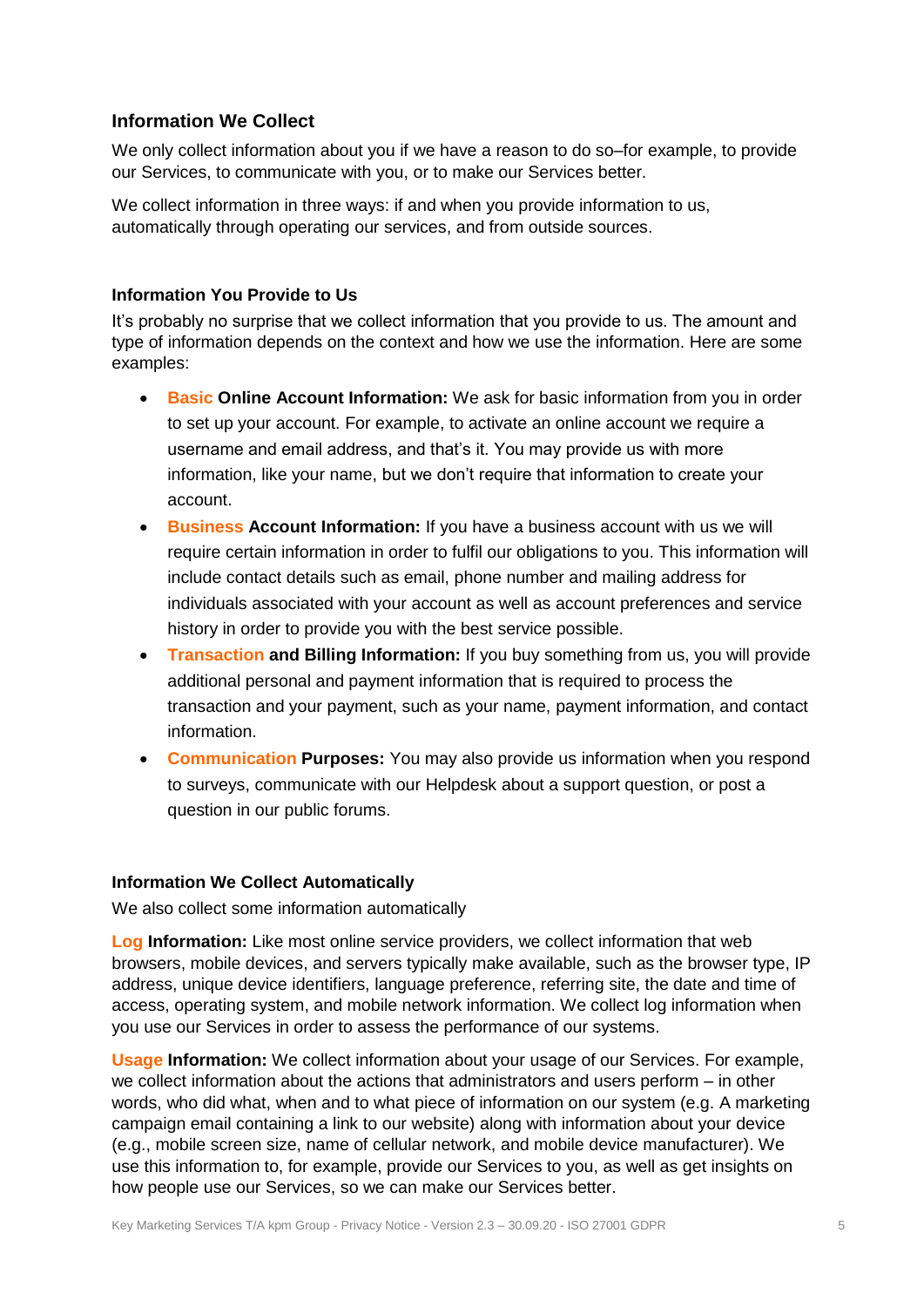**Location Information:** We may determine the approximate location of your device from your IP address. We collect and use this information to, for example, calculate how many people visit our Services from certain geographic regions. We may also collect information about your precise location via our mobile apps if you allow us to do so through your mobile device operating system's permissions.

**Information from Cookies & Other Technologies:** A cookie is a string of information that a website stores on a visitor's computer, and that the visitor's browser provides to the website each time the visitor returns. Pixel tags (also called web beacons) are small blocks of code placed on websites and e-mails. Key Marketing Services uses cookies and other technologies like pixel tags to help us identify and track visitors, usage, and access preferences for our Services, as well as track and understand e-mail campaign effectiveness and to deliver targeted ads. For more information about our use of cookies and other technologies for tracking, including how you can control the use of cookies, please see [here](https://www.aboutcookies.org/how-to-control-cookies/) for information.

## <span id="page-5-0"></span>**Information We Collect from Other Sources**

We may also get information about you from other sources. For example, if you create or log into your account through another service (like Google) or if you connect your website or account to a social media service (like Twitter), we will receive information from that service (such as your username, basic profile information, and friends list) via the authorisation procedures used by that service. The information we receive depends on which services you authorise and any options that are available.

We may also obtain information from third party services about individuals who are not yet our users, which we may use, for example, for marketing and advertising purposes.

#### <span id="page-5-1"></span>**How We Use Information**

We use information about you as mentioned above and as follows:

- To provide the following Services
	- o Direct Marketing (electronic and physical)
	- o Fulfilment
	- o Marketing campaigns
	- o Print Management
	- o Distribution
- <span id="page-5-2"></span> **To further** develop our Services - for example by adding new features that we think our users will find of benefit;
- **To monitor** and analyse trends and better understand how users interact with our Products and Services, which helps us improve our Services and make them easier to use;
- **To monitor** and protect the security of our Services, detect and prevent fraudulent transactions and other illegal activities, fight spam, and protect the rights and property of Key Marketing Services and others;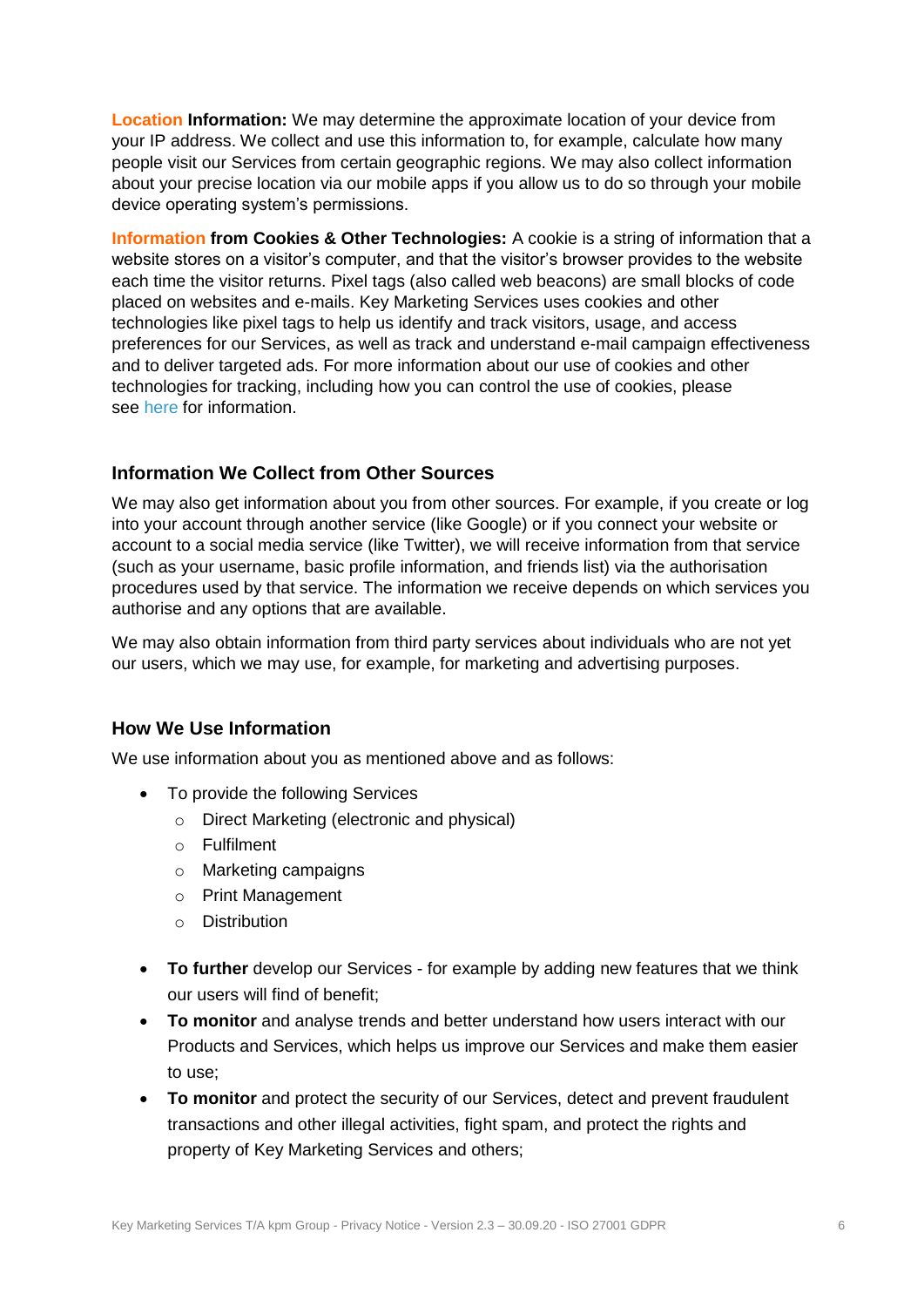- **To communicate** with you about offers and promotions offered by Key Marketing Services and others that we think will be of interest to you, solicit your feedback, or keep you up to date on Key Marketing Services and our products; and
- **To personalise** your experience using our online Services, provide content recommendations and serve relevant advertisements based on your preferences.

## **Sharing of Personal Data**

### <span id="page-6-0"></span>**How We Share Personal Data**

We do not sell our users' private personal information.

We share your personal data in the limited circumstances spelled out below and with appropriate safeguards on your privacy:

<span id="page-6-1"></span>**Subsidiaries, Employees, and Independent Contractors:** We may disclose information about you to our subsidiaries, our employees, and individuals who are our independent contractors that need to know the information in order to help us provide our Services or to process the information on our behalf. We require our subsidiaries, employees, and independent contractors to follow this Privacy Notice for personal information that we share with them.

We may also request your consent to process limited elements of your data in specific ways. Where we require this consent, it will be presented to you in a way that allows you to have a clear understanding of what you are consenting to and enable you to agree to this in a clear and positive way.

**Sharing with Third Parties:** We may share information about you with third party vendors who need to know information about you in order to provide their services to us. This group includes vendors that help us provide our Services to you (like payment providers that process your credit and debit card information) and those that help us understand and enhance our Services (like analytics providers). We require vendors to agree to privacy commitments in order to share information with them which becomes part of our contract with them and is in our Terms and Conditions – third party vendors and Clients agree to ensure that lawful grounds have been established and that all notices and consents are in place for any personal data that they ask Key Marketing Services to process on their behalf.

**As Required by Law:** We may disclose information about you in response to a subpoena, summons, court order, or other governmental request.

**To Protect Rights and Property:** We may disclose information about you when we believe in good faith that disclosure is reasonably necessary to protect the property or rights of Key Marketing Services, third parties, or the public at large. For example, if we have a good faith belief that there is an imminent danger of death or serious physical injury, we may disclose information related to this without delay.

**Business Sale or Transfers:** In connection with any merger, sale of company assets, or acquisition of all or a portion of our business by another company, or in the unlikely event that Key Marketing Services goes out of business or enters bankruptcy, user information would likely be one of the assets that is transferred or acquired by a third party. If any of these events were to happen, the new business owner(s) would be responsible for ensuring that all personal data to which this privacy notice relates, is handled in accordance with this privacy notice.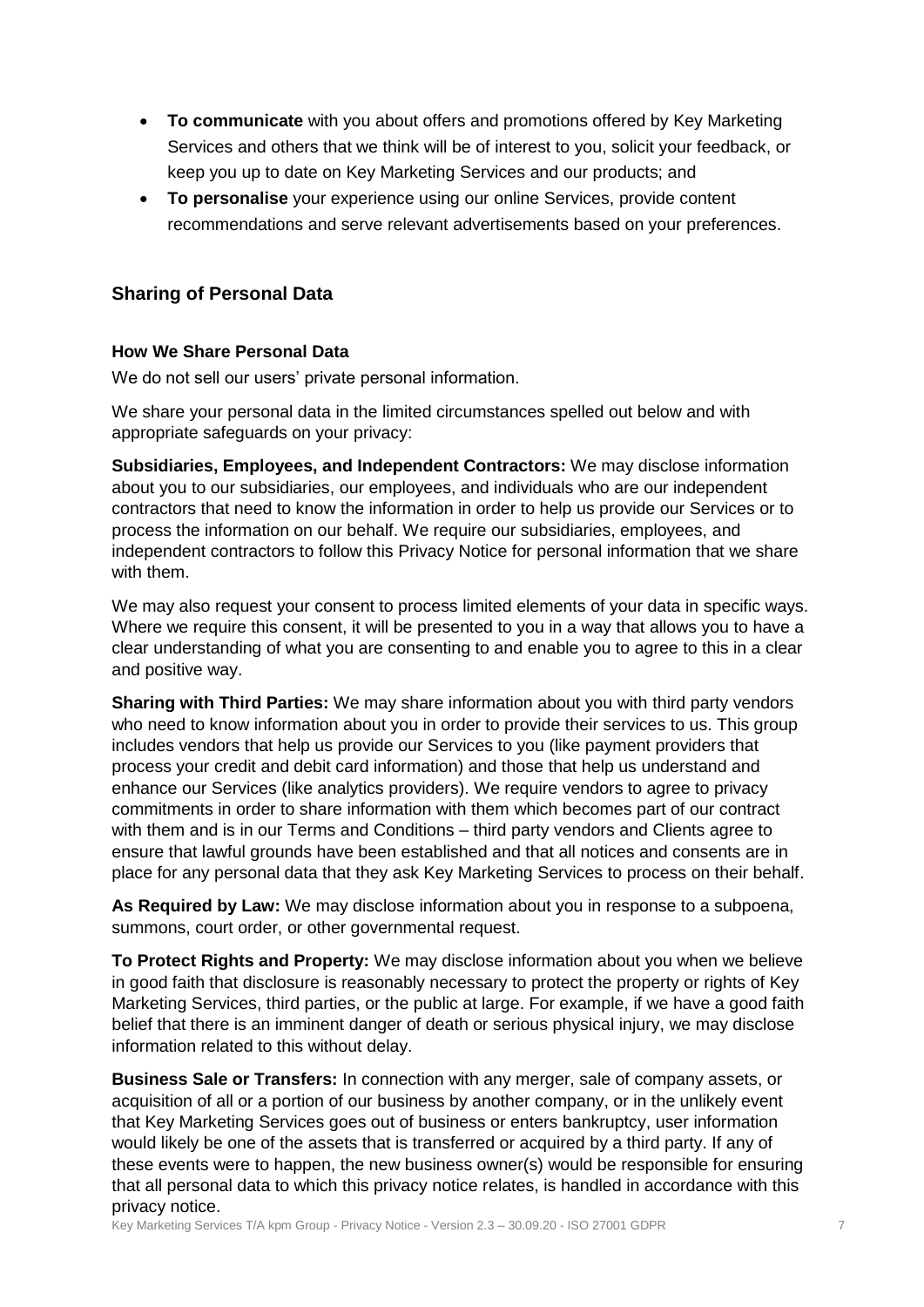**Aggregated and De-Identified Information:** We may share information that has been aggregated or reasonably de-identified, so that the information could not reasonably be used to identify you. For instance, we may publish aggregate statistics about the use of our Services.

**Published Support Requests:** And if you send us a request (for example, via a support email or one of our feedback mechanisms), we reserve the right to publish that request in order to help us clarify or respond to your request or to help us support other users.

**Sale or Transfer:** If we're discussing selling or transferring part or all of a business, we may share information about you to prospective purchasers - but only so they can evaluate that business. If we are reorganised or sold to another organisation, we may transfer information we hold about you to them, so they can continue to provide the services to you

**Publicly Shared Information:** Information that you choose to make public is, disclosed publicly. This means that any information like posts and other content that you make public on our system, will be public.

Remember - public information may also be indexed by search engines or used by third parties. Please keep all of this in mind when deciding what you would like to share.

#### <span id="page-7-0"></span>**Security**

We employ a range of security controls throughout our organisation to ensure that we look after your personal data and protect it from loss, corruption or unauthorised access. Our *Information and Personal Data Security Policy* which outlines our commitment to protecting your data can be supplied on request.

## <span id="page-7-1"></span>**Retention**

<span id="page-7-2"></span>We only retain data for as long as is necessary to satisfy the following requirements:

**Legal:** We are required to meet legal obligations in terms of retention periods for some data, such as financial records and information. (7 Years for any document relating to financial transactions)

**Contractual:** Your data will be retained for the duration of your contract, as required by us to fulfil our contractual obligations. Following the end of the contract term we retain your information and a period of 18 months for marketing and business analysis purposes.

**Marketing:** Where data is held for marketing purposes then we hold this for 18 Months of inactivity prior to destruction.

**Business Analysis:** Where data is held for business analysis purposes, data is limited to only that necessary to perform the analysis. We retain business analysis data for 18 Months

#### **Data Destruction/Erasure**

<span id="page-7-3"></span>We always aim to keep the amount of personal data we hold to a minimum and so, unless we have received a specific request from you to erase any of your data before the retention periods expire, we will either destroy or return to you any data that has reached the end of its retention period.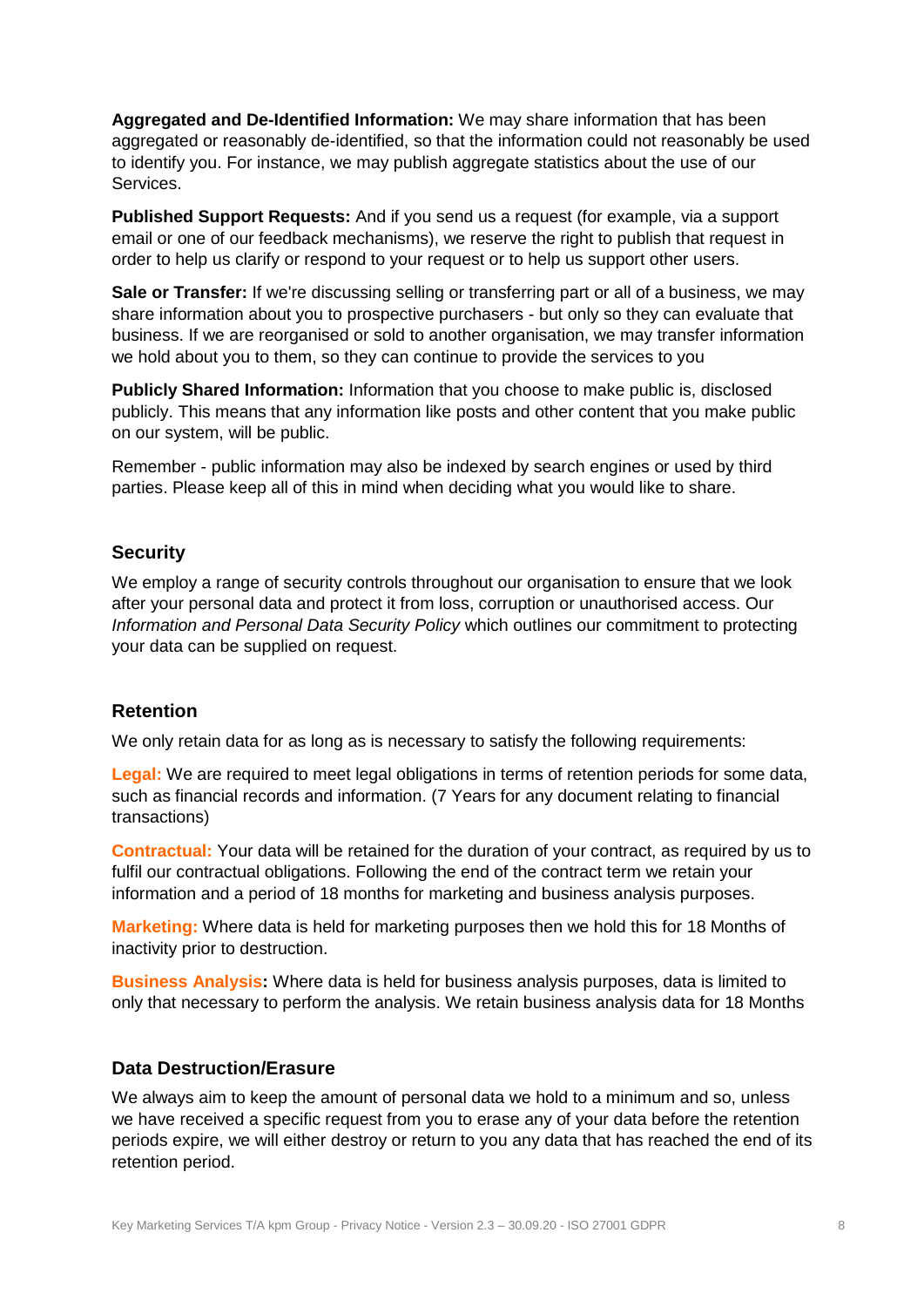## **Your Choices**

You have several choices available when it comes to information about you:

**Limit the Information that You Provide:** If you have an account with us, you can choose not to provide the optional account information and transaction and billing information. Please keep in mind that if you do not provide this information, certain features of our Services may not be accessible (contact us for more information).

**Opt-Out of Electronic Communications:** You may opt out of receiving promotional messages from us. Just follow the instructions in those messages. You may still receive messages as part of the fulfilment of our contractual obligations or legal notices, if you also decide to opt out of these this could result in a significant reduction of service you obtain from us in the fulfilment of these obligations.

**Set Your Browser to Reject Cookies:** At this time, Key Marketing Services does not respond to "do not track" signals across all of our Services. However, you can usually choose to set your browser to remove or reject browser cookies before using Key Marketing Services's website, with the drawback that certain features of Key Marketing Services's website may not function properly without the aid of cookies.

### <span id="page-8-0"></span>**Your Rights**

When it comes to personal data you have defined rights regarding how your data is collected, processed and shared. These rights are explained below:

**The Right of Access:** You have the right to request that we show you what personal data of yours we hold and process.

**The Right to Erasure:** In specific circumstances, you have the right to request that any data we hold on you be erased. This includes where:

- Your personal data is no longer necessary in relation to the purpose for which it was originally collected/processed.
- You withdraw consent.
- You object to the processing and there is no overriding legitimate interest for continuing the processing.

**The Right to Object:** There are cases where we may process some of your data in order to help us assess and improve our business. This type of processing may not be supported by a contractual requirement or your consent but would have been carefully assessed to ensure that we have a clear legitimate interest in doing so that does not adversely affect you as an individual.

In these instances, we make you aware of these activities along with your right to object to this kind of processing should you wish.

**The Right to rectification:** If you become aware that any data we hold is incorrect you have the right to request that this data be corrected

**The Right to Data Portability:** You have the right to request that we provide you with an electronic copy of any data you have given to us as part of a contractual relationship or following your consent. This also includes any data about you that has been generated automatically as part of these agreements.